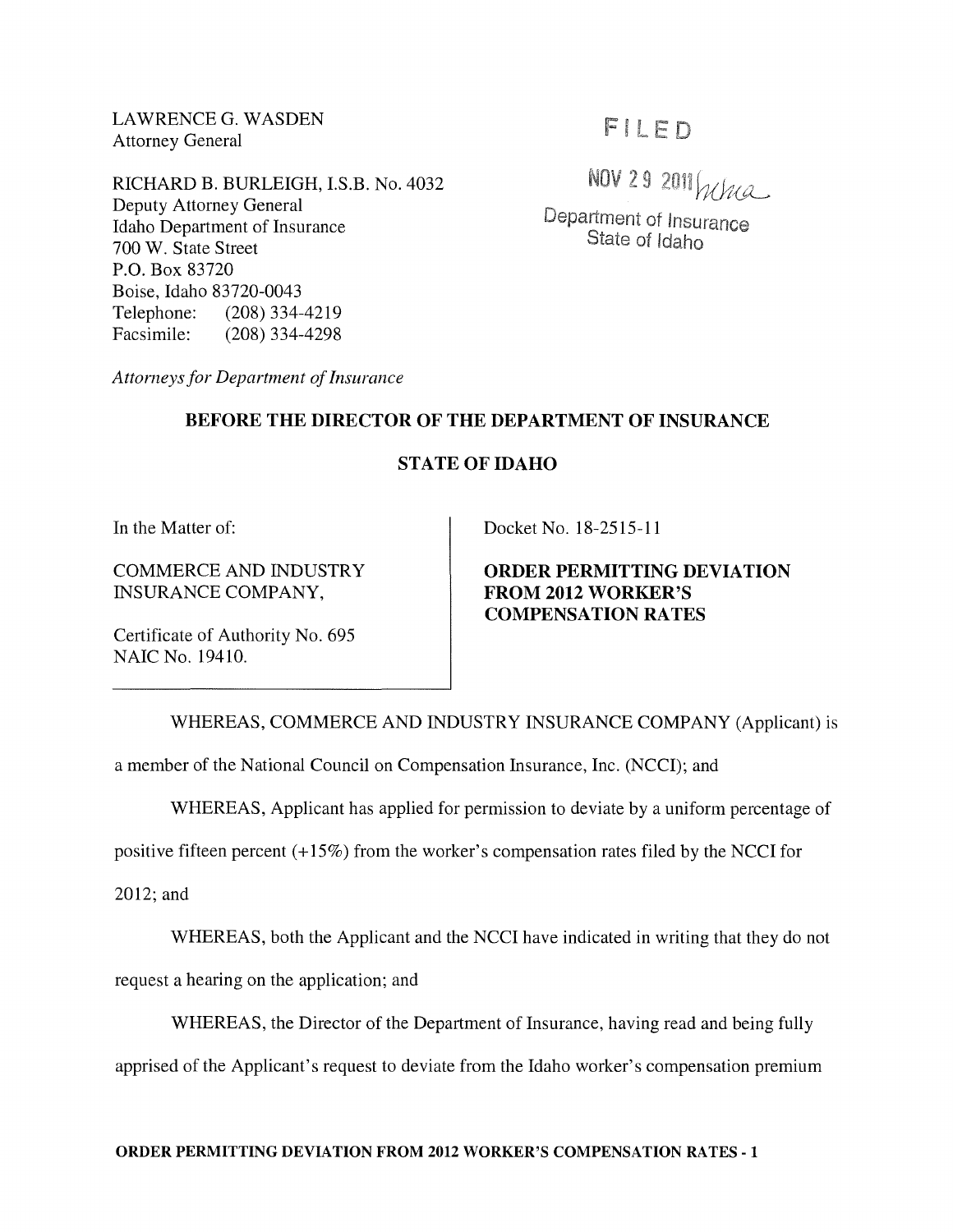rates filed by the NCCI for 2012, has determined that the requested rate deviation is justified;

NOW, THEREFORE, IT IS HEREBY ORDERED that, pursuant to Idaho Code § 41- 1614, the Applicant's request for a uniform percentage deviation of positive fifteen percent (+15%) from the worker's compensation rates filed by the NCCI for 2012, exclusive of terrorism rates, is GRANTED. This deviation from the Idaho worker's compensation premium rates filed by the NCCI for 2011 shall take effect January 1, 2012, and shall remain in effect for one year from that date unless terminated sooner with the approval of the Director.

DATED this  $\frac{26}{\text{day of November 2011}}$ .

STATE OF IDAHO DEPARTMENT OF INSURANCE

William feal

**Director** 

#### NOTIFICATION OF RIGHTS

This is a final order of the Director. Any party may file a motion for reconsideration of this final order within fourteen (14) days of the service date of this order. The agency will dispose of the petition for reconsideration within twenty-one (21) days of its receipt, or the petition will be considered denied by operation of law. *See* Idaho Code § 67-5246(4).

Pursuant to Idaho Code §§ 67-5270 and 67-5272, any party aggrieved by this final order or orders previously issued in this case may appeal this final order and all previously issued orders in this case to district court by filing a petition in the district court of the county in which:

- i. A hearing was held,
- ii. The final agency action was taken,